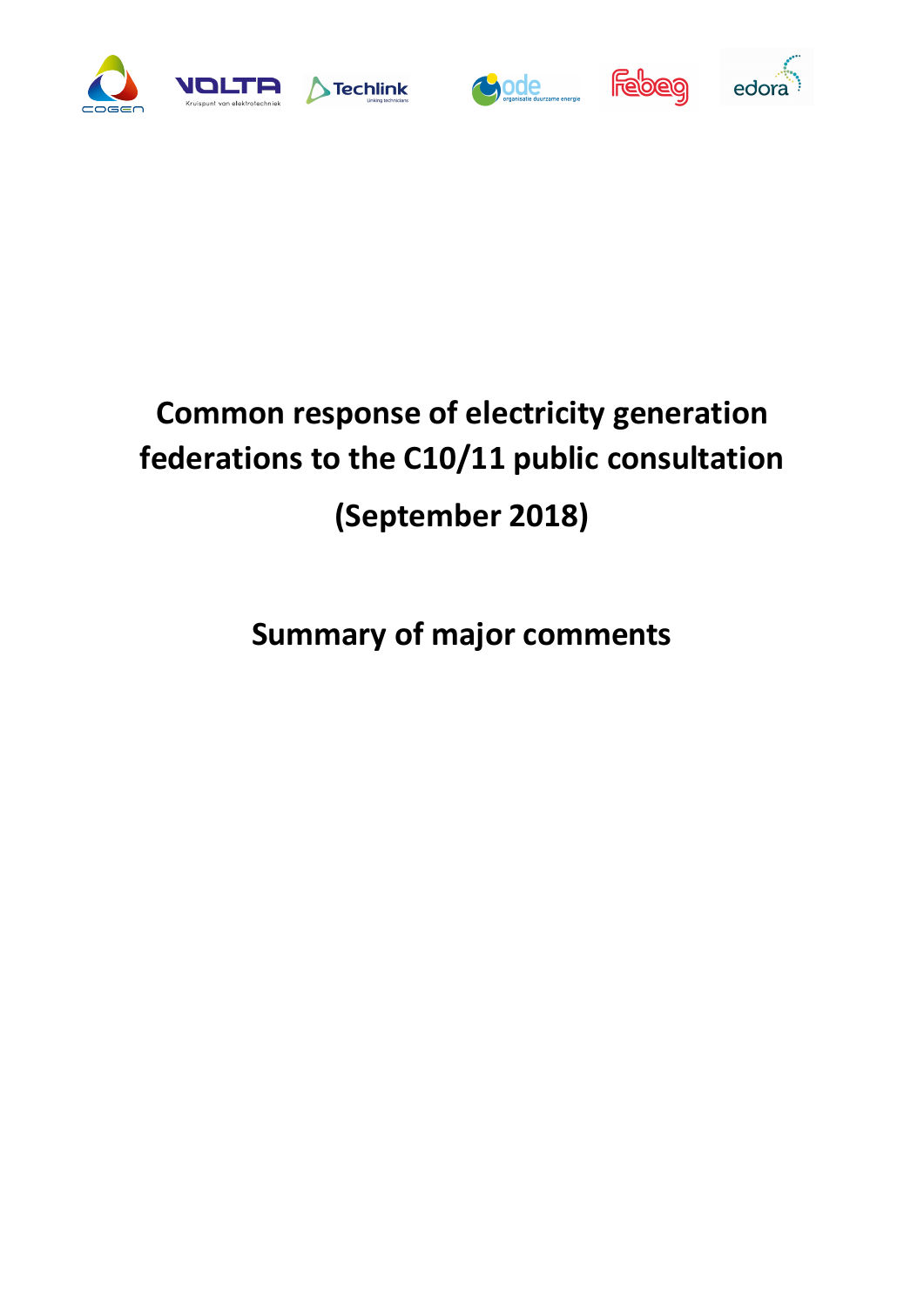





### **1. Introduction**

On the 20<sup>th</sup> of July, 2018 Synergrid launched a market consultation on an in-depth revision of the technical prescription C10/11 - Specific technical prescriptions regarding power-generating facilities operating in parallel to the distribution network.

We welcome this consultation and thank Synergrid for creating this opportunity for all stakeholders to express their views on the proposals of Synergrid. We would like to put forward some comments and suggestions on the modification of the regulatory document. This note is an integral and indivisible part of the formal consultation document.

On Tuesday 11 September 2018, Synergrid organized a workshop with regard to the revision of C10/11. We would like to underline the importance of the workshop organized by Synergrid and hope that this initiative will play an exemplary role for future consultations.

This documents summarized our major comments and issues. It is accompanied by an Excel file containing all the detailed remarks.

### **2. Comments and suggestions**

The following comments and suggestions are built around a set of general principles that are the standards against which the C10/11 documents are measured.

### - **Cost efficient network safety, that promotes the energy transition**

We regret that some of the obligations imposed by C10/11 may have the potential to slow down or complicate the energy transition, e.g. limitations on the use of batteries, limitations of the large-scale roll-out of certain energy transition-promoting technologies, administrative obligations, *etc*.

We as federations want to emphasize that the safety of the grid and the energy transition are equally important, and therefore requirements have to be assessed by their cost vs benefit, and thus their impact on this energy transition.

For example:

- External decoupling devices should not cause projects to become non viable economically, especially when redundant internal decoupling protection exist. We welcome the change from 10kVA to 30kVA but we believe that the economical optimum lies at 70kVA, therefore we propose to adopt this limit. So far, we still have not received any technical justification for which this would not be acceptable
- Decoupling sensors should be installed at the most convenient location for the DSU (distribution system user), especially when other locations, even if slightly better, incur disproportionate costs (e.g. major substation works)
- Remote control and monitoring, which is at the heart of a "smart grid", should be made more affordable. They should also be imposed in a smart way, without incurring unnecessary costs.
	- o We think all DSO (distribution system operators) should impose these devices only where required (even if this implies a change of legislation)
	- o The cost could be socialized, since the imposition does not depend on the DSU himself but on the configuration of the grid around him
	- $\circ$  Storage should be used to reduce investements in assets, and production units with storage should be considered to have a lower impact on the grid (lower need for RTU)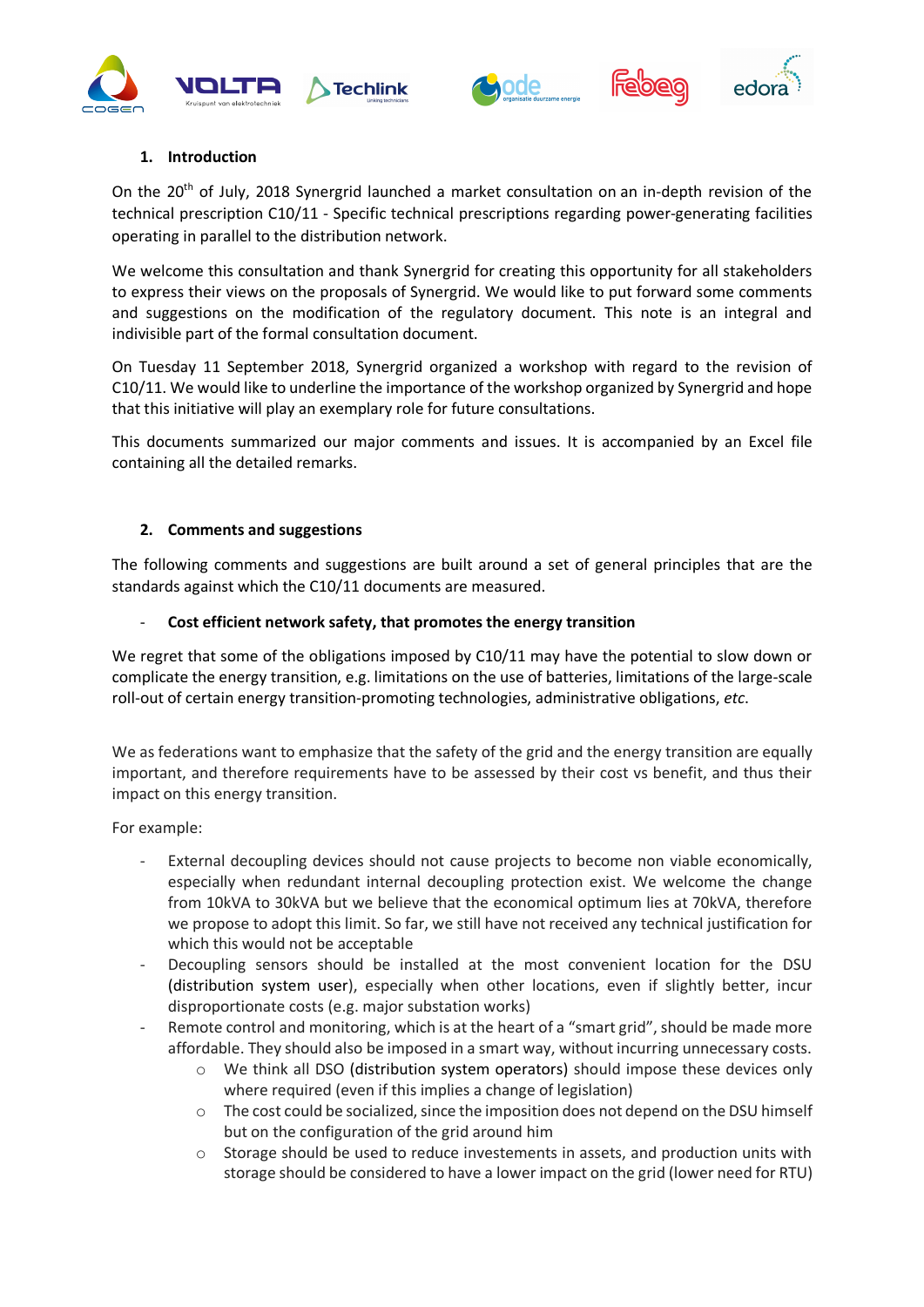





We should work together, market players and grid operators, on efficient market designs that valorize flexibility in the most efficient way, through a flexibility market. This flexibility must reduce investements in assets, not increase them!

### - **Future-proof design**

Some rules have the tendency to slow down certain technical evolutions that are linked to the energy transition. For example, we strongly believe that batteries can play an important role in supporting future-oriented distribution network management. We should avoid regulation that might block technological innovation.

In the case of Vehicle-to-Grid applications (V2G), they are not even yet in their infancy and the future technical specifications are not yet known. For this reason, we propose an exemption of technical requirements for the time being, until the first pilot projects (which will have a minimal impact on the grid) have been developped.

However, since we are convinced that this technology will need to be regulated at some point in the near future, we would favor to quickly set up a joint working group between market stakeholders and grid operator. This would allow us to monitor the evolution of this topic from both points of view and to be ready to implement future regulations, before problems arise.

Also, in the case of other residential applications, we expect a very quick evolution of the market in the coming years (electrification of transport and heating, distributed production, smart meters, valorization of flexibility, etc). The constrains for application of LV1 procedure should be less restrictive and less complicated, because they risk blocking the development of mass market innovation. Agile evolution of regulation can here also be insured by better continuous communication between stakeholders.

Finally, residential DSU's who accept a strict bidirectionnal limitation of their grid connection (e.g. 10kVA), whether physical or software-limited, should be given much more freedom to implement innovative solutions, of any size, behind the meter.

### **Level playing field**

We would like to emphasize that a guiding principle throughout the C10/11 documents, when imposing an obligation, should be in respect to a level playing field with our neighboring countries and between the different regions within Belgium. This is of paramount importance for companies who are active in a competitive and European markets.

If the C10/11 documents state that "Every DSO can impose additional requirements in addition to the Synergrid prescription C10/11.", the setup of the document is not consistent with maintaining a level playing field within Belgium and compared to our neighboring countries. We ask that any additional requirements imposed by a DSO be motivated and justified by a technical specificity of the network of this DSO.

An example is the step response time to decrease active power during over frequency. While several grid codes in neighboring countries define a ramp-rate around 0.5% Pn/s, Belgium uses the value of 5% Pn/s. Multiple genset manufacturers already confirmed that they cannot comply with this requirement.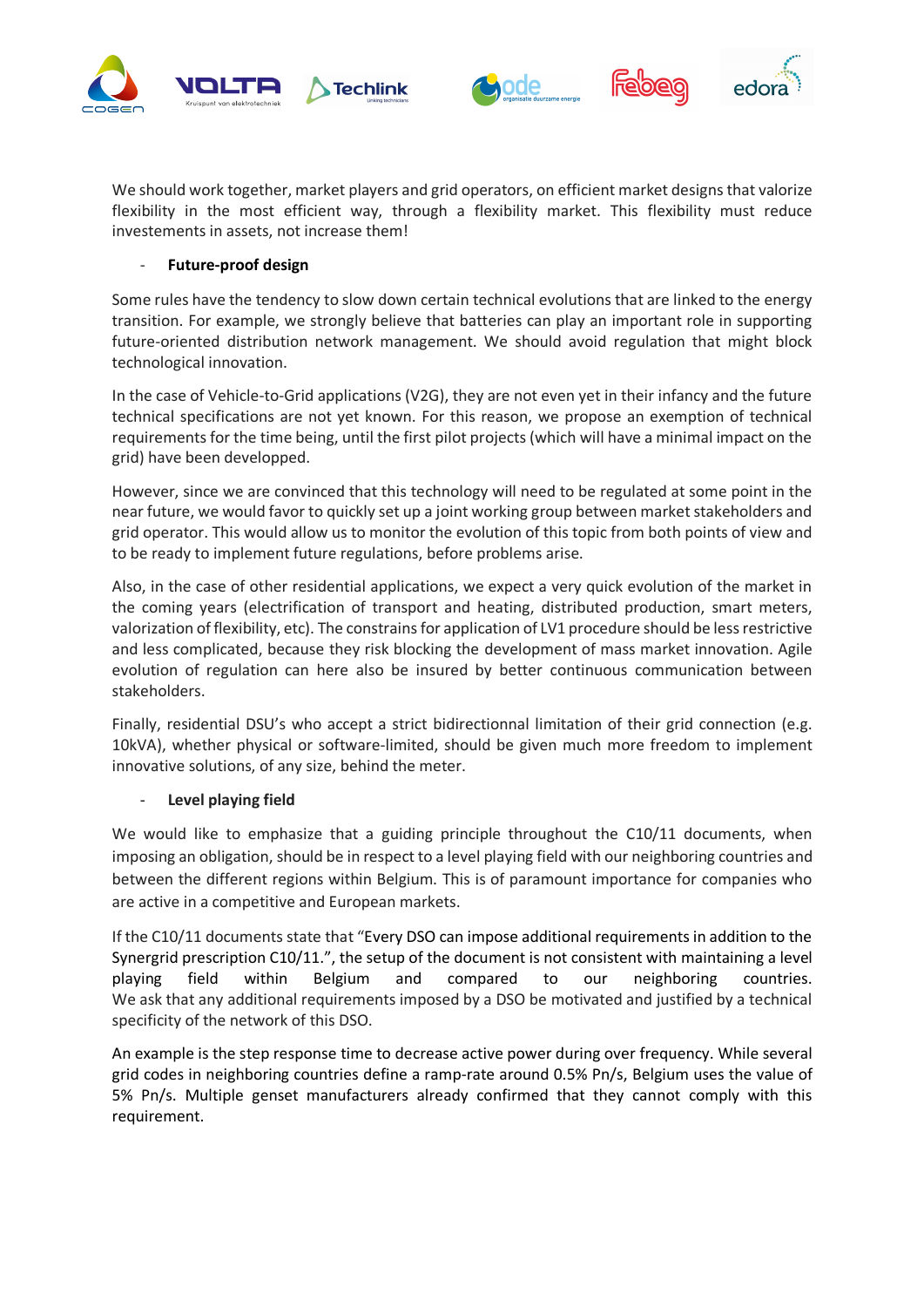





### - **Fair allocation of costs and risks between DSO and DSU**

A fair allocation of costs and risks between the DSO and the DSU must be guarded in the C10/11 documents. For example, the risk of untimely switching off the Interface protection system, is a risk for the DSU and can best be assessed by the DSU. The DSO's should not interfere in the responsibility of the DSU.

Also the requirement of an additional homologated synchroscope in case the synchronous generator has already an internal synchroscope. No production facility owner will ever accept the risks of an installation with a malfunctioning internal synchroscope. Nevertheless, C10/11 demands an additional one, with synchronization problems as result.

We regret that during the installation of a production facility in the main cabin, it sometimes requires the renovation of the cabin, while the cabin can remain unchanged if the production facility is abandoned. As a result, customers consider cabin costs as an additional cost for the production facility We also regret that the DSO sometimes charges the costs of a new connection cable to the DPU (Decentralized Production Unit). As previously explained the system should support the energy transition and not limit it.

### - **Fair remuneration**

The C10/11 documents impose a wide variety of obligations (e.g. supply of reactive power, telecontroled curtailment of PV-installations, *etc*.) but there is no financial compensation. Although Synergrid indicated during the workshop of 11 September that a financial compensation is outside of the scope of the C10/11 document, a lot of the technical obligations have financial implications. It is artificial not to treat both elements simultaneously.

Therefore we would like to suggest that Synergrid adds a generic text stating that they agree with the principle that equitable payment must be made for a service provided by power-generating facilities. Moreover, market players will only be able to fully support the technical requirements once the remuneration will be known.

### - **Transparency**

Synergrid should be transparent on why certain rules are imposed. For example, the use of a contactor for the interface protection system is allowed by the DSO's until 375A (instead of 80A). Why is the 80A limitation used here?

### - **Inherent limitations**

Some requirements are not physically possible. The reference condition for the maximum power reduction in case of under frequency is a requirement that is not achievable for gasturbines, as acknowledged by ENTSO-E.

### **User friendly document**

As these documents will be used by people in the field, with limited knowledge of higher regulations, we would like to recommend to edit a document that stands on its own. We think it would be highly user friendly to implement certain definitions in the text.